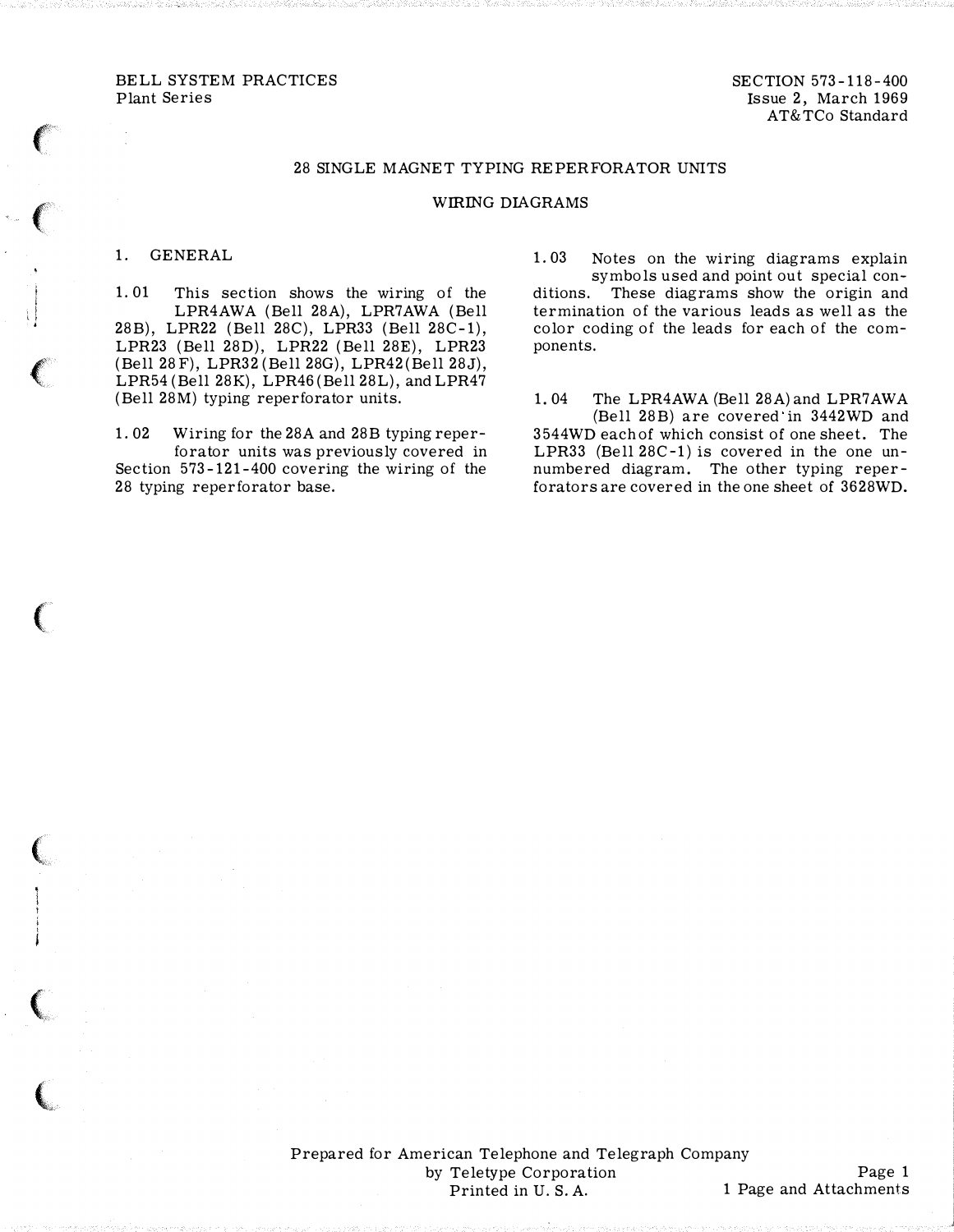NOTES 3442 WD ROUTE UPPER CASE"S" BELL SWITCH CABLE ALONG SELECTOR SSUE DATE AUTH. NO. 8 5-20-5928-1062-1 MAGNET CABLE (WHEN LPR IS MOUNTED ON BASE) BY WINDING SWITCH CABLE AROUND THE SELECTOR CABLE A FEW TIMES. SEE NOTE 3 ROUTE CABLE THROUGH CABLE CLAMP ON TAPEGUARD. LRB 3 BASE COMPONENTS SHOWN IN BROKEN LINES  $---$ . UPPER TERMINAL BOARD SEE NOTE 2 `§`  $-156475$  TAPE GUARD `*©©©©`@`@©`©`\_`*<br>\_&\_3\_\_4\_5\_6\_7\_8\_9\_J LOWER TERMINAL BOARD-فيميا وحويرا π ര -77 ෧  $\circ$  $W^-O$ -159641 CABLE DETAIL A (REAR VIEW) G. SEE NOTE I BELL SIGNAL SWITCH 154247 NOTE2-ACTUAL WIRING DIAGRAM OF UPPER CASE"S" BELL SIGNAL SWITCH APPROVALS D AND R E OF M  $\frac{1}{2}$ TIOBI47<br>TC255(6-54) ET-131481

| E NUMBER                       |                         |
|--------------------------------|-------------------------|
| <u>PROD. NO.</u> 3442 WD       |                         |
| <b>DATE 9-26-57</b>            |                         |
| <b>P.D. FILE NO. 1-49.65AA</b> |                         |
| DRAWN R.H. B CHKO 44           |                         |
|                                | ENGD G.C.M. APPD $QRLF$ |
| TELETYP<br>CORPORATION         |                         |
| 3442                           | WŊ                      |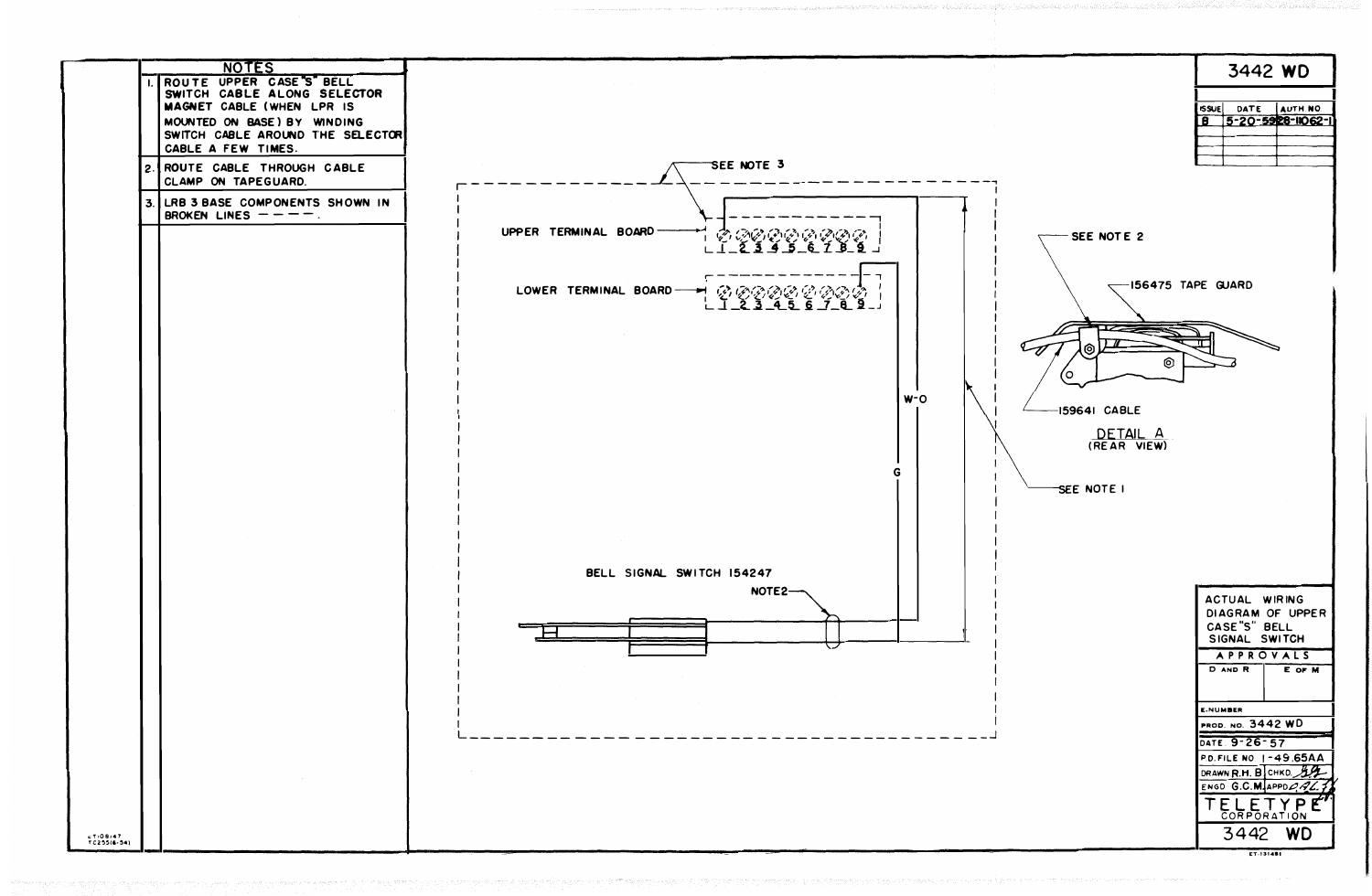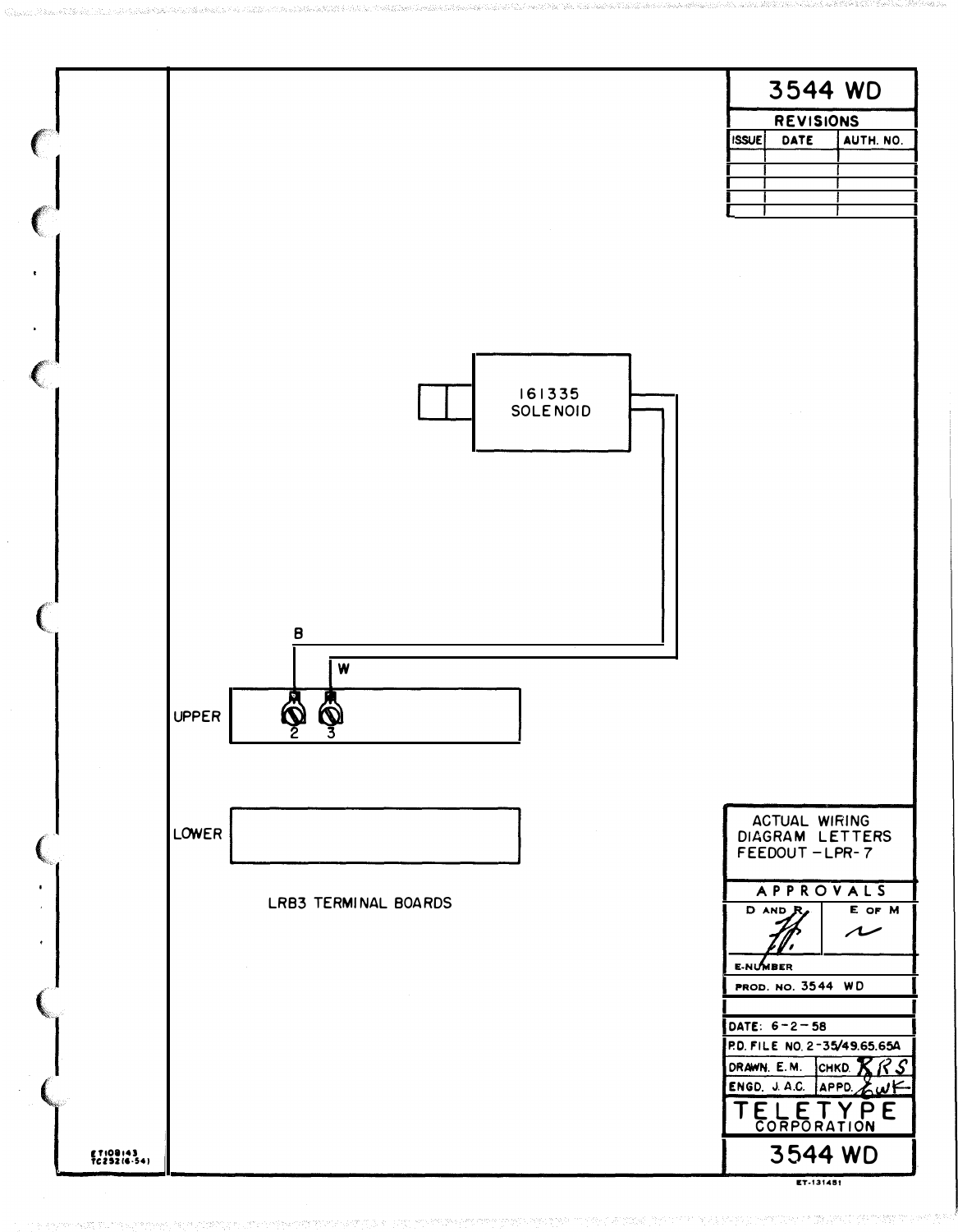